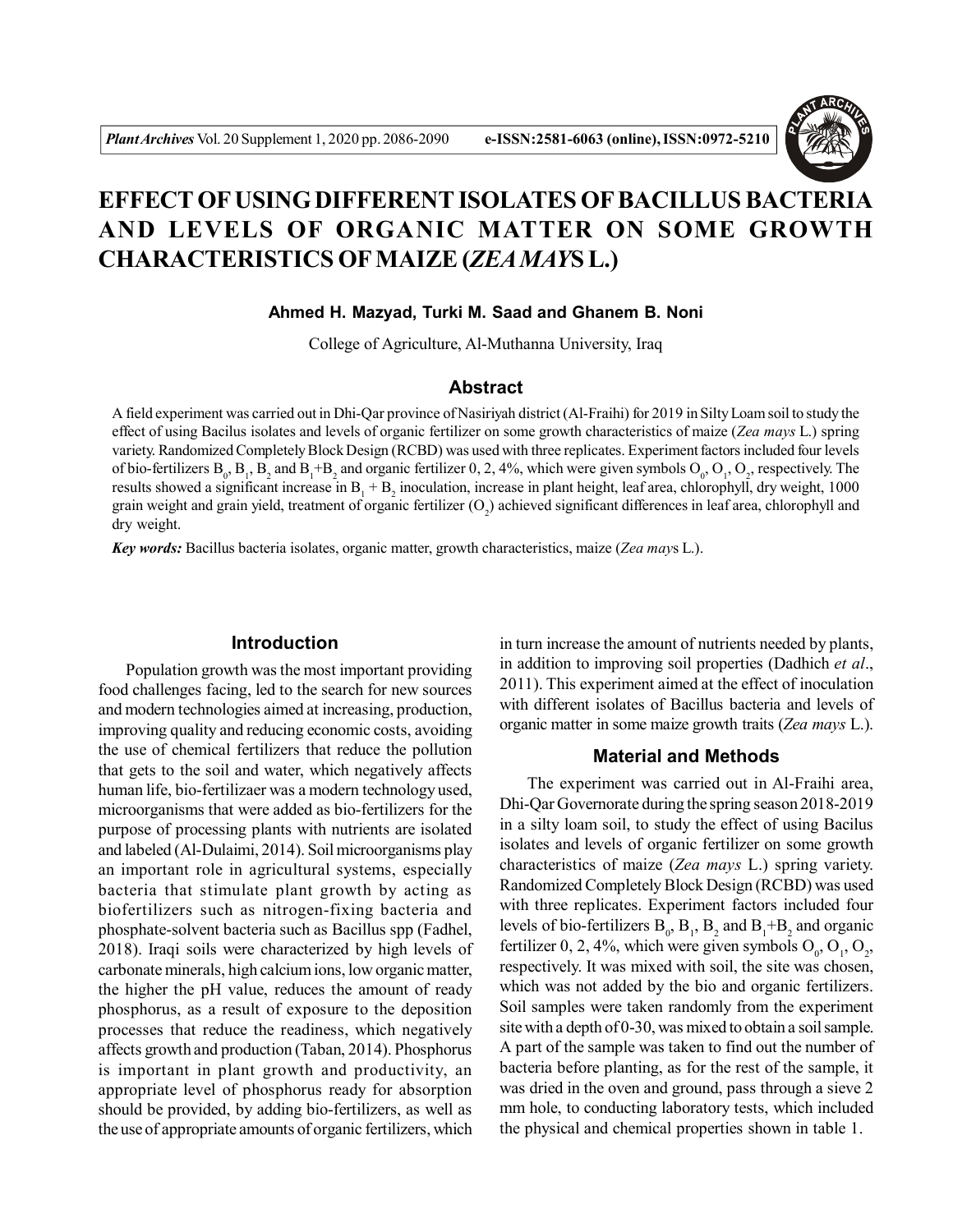| <b>Properties</b>                      | unit               | Value              |
|----------------------------------------|--------------------|--------------------|
| Electrical Conductivity (EC)           | $ds.m^{-1}$        | 3.70               |
| pH                                     |                    | 7.10               |
| Available nitrogen                     |                    | 23.10              |
| Available phosphorus                   | $mg. kg^{-1}$      | 8.10               |
| Available potassium                    |                    | 186.30             |
| Organic Matter                         |                    | 7.10               |
| CaCO <sub>2</sub>                      | $g/\text{kg}^{-1}$ | 33.01              |
| Dissolved calcium $Ca^{+2}$            |                    | 11.01              |
| Dissolved magnesium Mg                 |                    | 6.31               |
| Dissolved sodium Na <sup>+</sup>       |                    | 3.71               |
| Dissolved bicarbonate HCO <sub>3</sub> | meq/L              | 0.90               |
| Melting chlorine Cl                    |                    | 30.12              |
| Dissolved potassium K                  |                    | 1.01               |
| Soil types                             |                    |                    |
| Sandy soil                             |                    | 292.00             |
| Silty soil                             | $g/\text{kg}^{-1}$ | 540.00             |
| Clay soil                              |                    | 168.00             |
| Soil Texture                           | Silt Clay mixed    |                    |
| Total number of bacteria               | cell.g-1 dry soil  | $0.21\times10^{4}$ |

**Table 1:** Some physical and chemical properties of soil before planting\*.

\* Analysis was carried out in Soil Science Department Laboratory, Agriculture College, Al-Muthanna University.

Mineral fertilizers were added according to the recommended quantities mixed with the soil: Nitrogen was 240 N (kg/ha<sup>-1</sup>) as urea fertilizer 46% N, Phosphate fertilizer was 80 P (kg/ ha-1) as TSP, 44% P2O5 (120 kg / ha<sup>-1</sup>) as potassium sulfate fertilizer (41.5% K), 20% of the fertilizer recommendation before planting mixed with soil, also used compost decomposed organic fertilizer at 25 tons e according to Al-Zubaidi (2010).

As for the experimental treatments, bio-fertilizers was added at four levels:  $B_0$  = without addition,  $B_1$  = isolation 1,  $B_2$  = isolation 2 and  $B_3 = B_1 + B_2$ , as for the organic fertilizer (bovine fertilizer), it is added in three levels:  $O_0$  = without adding,  $O_1 = 2\%$  and  $O_2 = 4\%$ .

As for the studied growth traits, they were plant height, leaf area, chlorophyll content (SPad), weight of 1000 grains (g. Kg), dry weight of the vegetative, total grain yield.

### **Statistical analysis**

The data obtained during the study analyzed statistically according to randomized complete block design (RCBD).

## **Results and Discussions**

Table 2, showed a significant difference in the plant height rate when pollinating with *P. Polymyxa* isolates alone. The treatment  $B_1 + B_2$  gave the highest average quality for this trait of 173.84 cm, there was no significant

**Table 2:** Effect of using different isolates of Bacillus bacteria and levels of organic matter on plant height (cm).

| Organic<br>Fertilizers   | $\mathbf{O}_{\alpha}$<br>without |          | $O, 2\%$   $O, 4\%$ . | <b>Mean</b>      |
|--------------------------|----------------------------------|----------|-----------------------|------------------|
| <b>Isolates</b>          | adding                           |          |                       |                  |
| $B_0$ (without addition) | 164.10                           | 161.24   | 169.26                | 164.87           |
| $B1$ (isolation 1)       | 171.28                           | 172.68   | 171.56                | 171.84           |
| $B2$ (isolation 2)       | 166.07                           | 171.62   | 172.49                | 170.06           |
| $B_3(B_1 + B_2)$         | 173.48                           | 172.20   | 175.83                | 173.84           |
| <b>NPK</b>               |                                  |          |                       | 177.5            |
| Mean                     | 168.73                           | 169.44   | 172.28                |                  |
| L.S.D<br>0.05            | $O=N.S$                          | $B=3.61$ |                       | $B \times O=N.S$ |

difference from treatment  $B<sub>1</sub>$ , which recorded an average of 171.84 cm, which increase over the comparison treatment, they reached 5.44 and 4.22%, the same treatments were overtook  $B_2$ , which averaged 170.06 cm, the reason for the increase can be attributed to the increased microbial activity as a result of bacterial inoculation, reduces soil pH in the rhizosphere, which facilitates the absorption of elements in general, especially rare ones, a positive impact on improving plant characteristics (Mansour, 2014). As for the effect of organic fertilizer and the bilateral interaction between organic and organic fertilizers, it was not significant.

Table 3, indicated that the addition of the biological fertilizer led to a significant increase in the average leaf area of the maize, the treatment  $B_1 + B_2$  achieved the highest value of the average leaf area which reached 4743 cm<sup>2</sup> / plants-1, with an increase of 25.67% compared to the control treatment that reached the lowest average of 3774 cm<sup>2</sup>/ plants<sup>-1</sup>. The reason for the increase in leaf area of the plant may be attributed to the role of microorganisms that increase the surface of the roots exposed to the soil, leads to an increase in the absorption of nutrients and water by the plant, to improve the nutritional status, reflects positively on the growth and development of the plant, by improving the roots and vegetative group of the plant (Dahich, 2011).

Table 3, also indicated that adding organic fertilizer to the soil was a significant difference in the average leaf area, as the level achieved 4%, the highest value reached 4370  $\text{cm}^2$  plant<sup>-1</sup> and an increase of 8.30% compared to the non-addition treatment with a minimum average of  $4035 \text{ cm}^2$  plants<sup>-1</sup>. This may be due to the role of organic fertilizers added to the soil, which equip the plant with the necessary elements, especially nitrogen, phosphorous and potassium, the plant growth improves when these nutrients are available (Hayat *et al*., 2010). There were no significant differences in the treatment of bilateral interference between biological fertilizers and organic fertilizers added to the soil.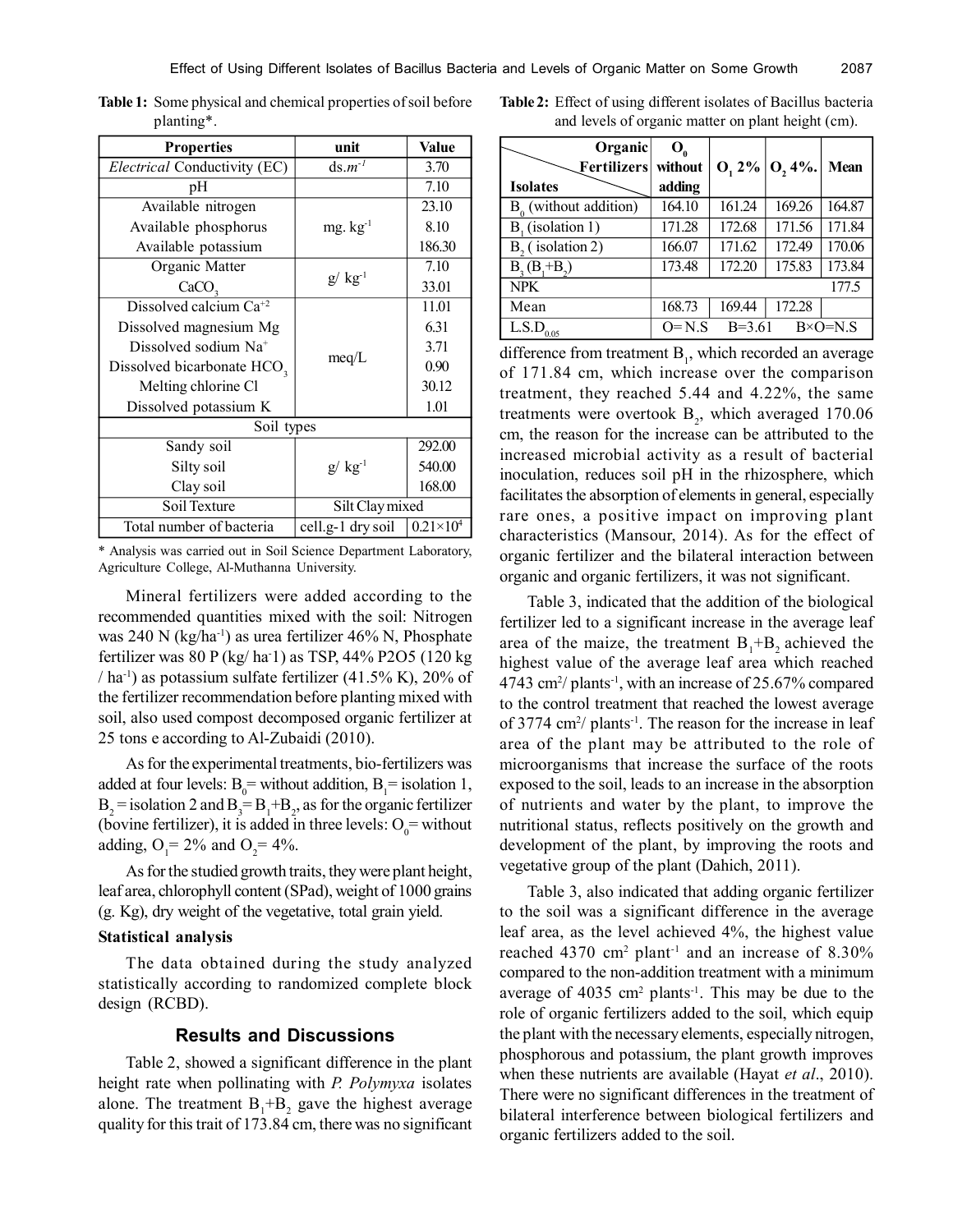| Organic                                                          | O.      |      |                       |             |
|------------------------------------------------------------------|---------|------|-----------------------|-------------|
| Fertilizers                                                      | without |      | $0, 2\%$   $0, 4\%$ . | <b>Mean</b> |
| <b>Isolates</b>                                                  | adding  |      |                       |             |
| $B_0$ (without addition)                                         | 3773    | 3738 | 3812                  | 3774        |
| $B_{1}$ (isolation 1)                                            | 3824    | 3996 | 4100                  | 3973        |
| $B2$ (isolation 2)                                               | 4052    | 4355 | 4406                  | 4271        |
| $B, (B, +B)$                                                     | 4489    | 4580 | 5160                  | 4743        |
| <b>NPK</b>                                                       | 4768    |      |                       |             |
| Mean                                                             | 4035    | 4167 | 4370                  |             |
| $O=169.3$ B=195.5 B×O=N.S<br>$\overline{L}$ .S.D <sub>0.05</sub> |         |      |                       |             |

**Table 3:** Effect of using different isolates of Bacillus bacteria and levels of organic matter on leaf area  $\text{cm}^2\text{/ plants}^{-1}$ ).

Table 4, shows that the addition of organic fertilizer to the soil led to significant differences in the chlorophyll content for maize, achieving the highest value of the average chlorophyll content at level 4%, which reached the highest average of 47.38 Spad and a significant difference from the level 2%, which gave an average of 45.51 Spad, with an increase of 11.03 and 6.65% consecutively compared to the comparison treatment (without fertilization), which reached the lowest average of 42.67 Spad.

Treatments  $B_1 + B_2O_1$ ,  $B_2O_2$  and  $B_1 + B_2O_2$  have the highest rates of 48.77, 49.17 and 49.57 Spad, with increases of 29.70, 30.77 and 31.83% consecutively compared to the comparison treatment which reached the lowest average of 37.60 Spad. The reason for the increase may be attributed to the common role between microorganisms and the organic matter added to the soil by providing a large amount of nutrients, especially N. K.P.K elements that work to build pigments during photosynthesis (Sarwar and Kremer, 2013).

Table 5, showed significant differences in the dry weight trait of the vegetate total of maize when using *Bacillus polymyxa* regardless of the addition of organic fertilizers, It gave the highest mean when treating  $B_1 + B_2$ and it reached 196.02  $g$ / plant<sup>-1</sup> and a significant difference

and levels of organic matter on chlorophyll content (Spad).

| Organic                             | $\mathbf{O}_{\alpha}$                     |       |                     |             |
|-------------------------------------|-------------------------------------------|-------|---------------------|-------------|
| Fertilizers                         | without                                   |       | $O, 2\%$ $O, 4\%$ . | <b>Mean</b> |
| <b>Isolates</b>                     | adding                                    |       |                     |             |
| $B_0$ (without addition)            | 37.60                                     | 43.33 | 44.10               | 41.68       |
| $B_{1}$ (isolation 1)               | 41.37                                     | 42.30 | 47.47               | 43.71       |
| $B2$ (isolation 2)                  | 46.83                                     | 46.83 | 49.17               | 47.61       |
| $B_3(B_1 + B_2)$                    | 44.90                                     | 49.57 | 48.77               | 47.74       |
| <b>NPK</b>                          |                                           |       |                     | 49.78       |
| Mean                                | 42.67                                     | 45.51 | 42.67               |             |
| $\overline{L}$ .S.D <sub>0.05</sub> | $O=1.034$ B=1.190<br>$B \times O = 2.067$ |       |                     |             |

**Table 5:** Effect of using different isolates of Bacillus bacteria and levels of organic matter on Vegetate total (g/plant<sup>1</sup>).

| Organic<br>Fertilizers   | $\mathbf{O}_{\alpha}$<br>without                 |        | $O, 2\%$   $O, 4\%$ . | <b>Mean</b> |
|--------------------------|--------------------------------------------------|--------|-----------------------|-------------|
| <b>Isolates</b>          | adding                                           |        |                       |             |
| $B_0$ (without addition) | 162.25                                           | 159.15 | 159.35                | 160.25      |
| $B1$ (isolation 1)       | 160.84                                           | 161.55 | 168.90                | 163.76      |
| $B2$ (isolation 2)       | 185.35                                           | 181.87 | 192.71                | 186.64      |
| $B_3(B_1 + B_2)$         | 191.54                                           | 199.00 | 197.51                | 196.02      |
| <b>NPK</b>               |                                                  |        |                       | 207.39      |
| Mean                     | 174.99                                           | 175.39 | 179.62                |             |
| L.S.D<br>0.05            | $B=4.439$<br>$B \times O = 7.689$<br>$Q = 3.844$ |        |                       |             |

from the  $B_1$  and  $B_2$  isolates that recorded 186.64, 16376  $g$ /plant<sup>-1</sup>, the percentage increase in the superior treatment was 22.32% compared to the measurement treatment, which reached the lowest average of  $160.25$  g/plant<sup>-1</sup>. The reason for the increase in the dry weight of the vegetative group when pollinating the plant with *Bacillus Polymyxa* isolates may be due to the role of these neighborhoods in dissolving and processing nutrients from their insoluble compounds in the soil, in particular providing phosphorous, which supplies the plant with energy and helps divide the cells in the plant, reflects positively on plant growth, including of the increase in the dry weight of the vegetative group in the plant (Sarwar *et al.*, 2012). As for adding organic fertilizers, the levels 4, 2% achieved separately a significant effect on the dry weight characteristic of the vegetative group, as they reached the highest average of 175.39, 179.62  $g$ /plant<sup>-1</sup> respectively and with increases of 2.64 and 0.22% respectively, compared to the treatment Do not add  $(O_0)$ which was  $174.99$  g/plant<sup>-1</sup>. The reason may be due to the role that organic fertilizers (cow fertilizer) added to the soil play in affecting the susceptibility of the soil to increasing biological activity and water retention, in addition to preparing the soil with the necessary nutrients in plant growth (Waniyo *et al*., 2012). As for the bilateral interaction between the biological pollination and the **Table 4:** Effect of using different isolates of Bacillus bacteria fertilizer levels, the treatment was superior to  $B_1 + B_2 O_1$ ,

| <b>Table 6:</b> Effect of using different isolates of Bacillus bacteria |
|-------------------------------------------------------------------------|
| and levels of organic matter on Vegetate total $(g)$ .                  |

| Organic                                    | $O_{\alpha}$ |           |                     |                  |
|--------------------------------------------|--------------|-----------|---------------------|------------------|
| $\left\lfloor$ Fertilizers $\right\rfloor$ | without      |           | $O, 2\%$ $O, 4\%$ . | Mean             |
| <b>Isolates</b>                            | adding       |           |                     |                  |
| $B_0$ (without addition)                   | 263.9        | 273.13    | 276.80              | 271.28           |
| $B_{1}$ (isolation 1)                      | 276.17       | 275.83    | 275.87              | 275.96           |
| $B2$ (isolation 2)                         | 278.37       | 280.77    | 281.17              | 280.10           |
| $B_3(B_1 + B_2)$                           | 282.90       | 282.80    | 284.57              | 283.43           |
| <b>NPK</b>                                 |              |           |                     | 289.11           |
| Mean                                       | 275.33       | 278.13    | 279.60              |                  |
| $\overline{L}$ S.D <sub>0.05</sub>         | $Q=1.984$    | $B=2.291$ |                     | $B \times O=N.S$ |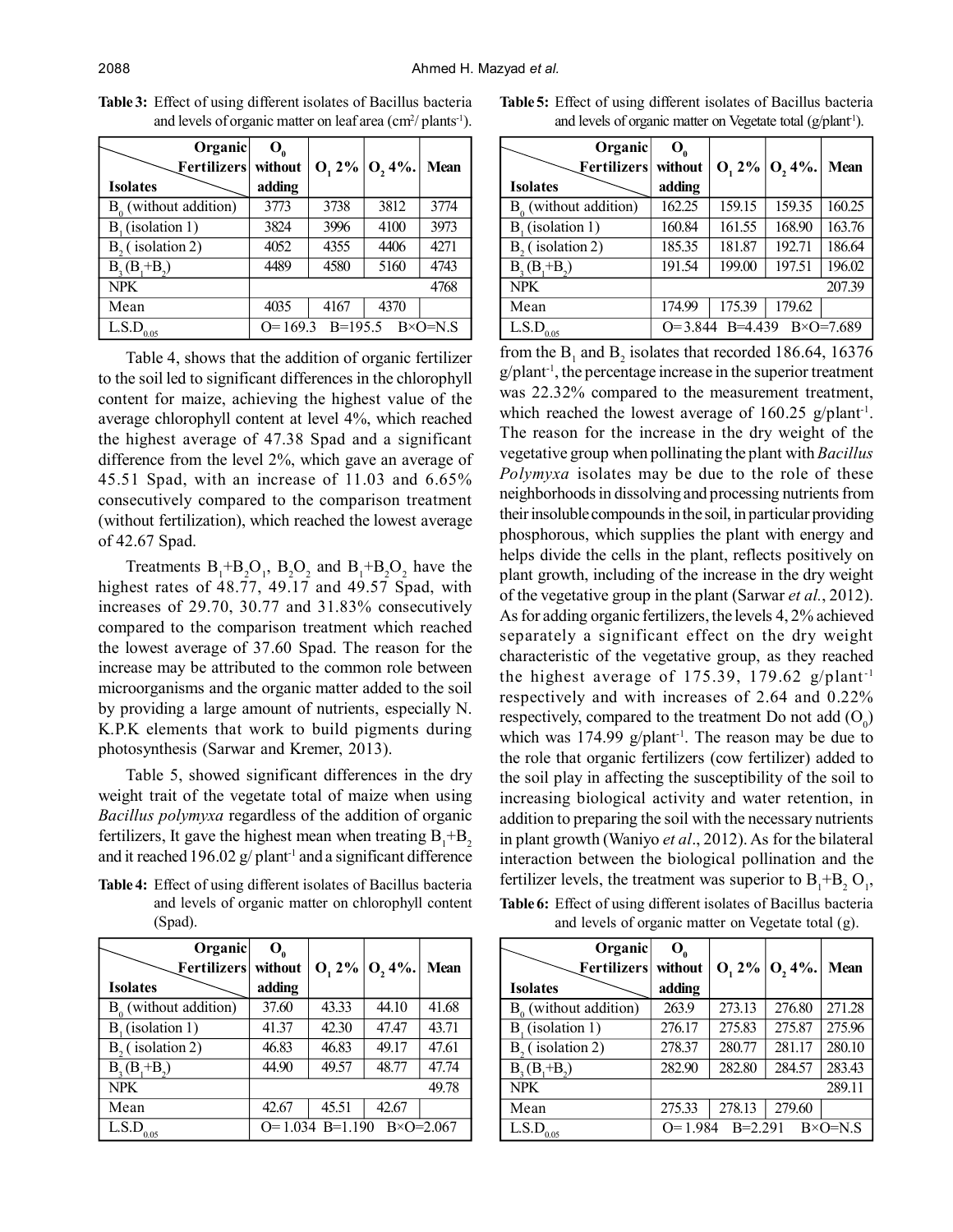| Organic<br>Fertilizers   | $\mathbf{O}_{\alpha}$<br>without | $O, 2\%$  | $0,4%$ . | Mean             |
|--------------------------|----------------------------------|-----------|----------|------------------|
| <b>Isolates</b>          | adding                           |           |          |                  |
| $B_0$ (without addition) | 5.992                            | 5.404     | 4.840    | 5.412            |
| $B1$ (isolation 1)       | 6.812                            | 6.564     | 6.386    | 6.588            |
| $B2$ (isolation 2)       | 7.407                            | 7.111     | 6.999    | 7.173            |
| $B_3(B_1 + B_2)$         | 7.828                            | 7.653     | 7.699    | 7.727            |
| <b>NPK</b>               |                                  |           |          | 7.861            |
| Mean                     | 6.48                             | 6.68      | 7.01     |                  |
| L.S.D<br>0.05            | $Q=0.247$                        | $B=0.285$ |          | $B \times O=N S$ |

**Table 7:** Effect of using different isolates of Bacillus bacteria and levels of organic matter on total yield  $(M.g/h<sup>-1</sup>)$ .

gave the highest value of 199.00 g/plant<sup>-1</sup>, non-significant difference from the rest treatments compared to the control that gave the lowest value was  $162.25$  g/plant<sup>-1</sup>. The reason for the increase in this characteristic may be attributed to the fact that the organic matter increases the number of leaves, the soft weight and the chlorophyll content, improving the nutritional status of the plant, which reflects positively on the increase in the characteristic of dry weight (Noni, 2016).

Table 6, indicated that there was a significant effect on the trait of the weight of 1000 grains of maize when using the bio-fertilizer for *Bacillus Polymyxa*  $B_1 + B_2$ isolation recorded the highest average of 283.42 g, with an increase of 4.47% compared to the measurement treatment, which gave less Average 271.28 g. The reason for these differences may be attributed to the positive effect of the organisms used in the process of bio-fertilizer and their effective role in providing growth regulators, especially the oxins that increase the weight of grains and this may be consistent with (Al-Ziyadi, 2018). Significant increase in the average weight of 1000 grains, achieving the highest value of the weight of 1000 grains when adding the levels 2, 4%, who did not differ significantly and the average of each of them was 278.13, 279.60 g in succession, with an increase of  $1.01$ ,  $1.55\%$ compared to the level of non-addition which reached the lowest average 275.33 g. The reason for this may be attributed to the positive role of organic fertilizer added to the soil in accelerating the seed germination process and the growth and development of the plant root system, which increases the absorption process of nutrients, reflects on the weight of the grains (Ortas, 2002). In the case of interaction between the bio-fertilizer pollination and the organic fertilizer added to the soil, there were no significant differences in the treatment of the bilateral interaction between the biological fertilizers and the organic fertilizers added to the soil.

Table 7, indicated a significant effect on the total yield characteristic of maize plants when using *B.*

*Polymyxa* isolates as a vital vaccine as treatment  $B_1 + B_2$ was superior, as it gave the highest average of 7.72 M.  $g/h^{-1}$  with an increase of 50.19% compared to treatment. The measurement, which gave the lowest mean average of 42.69  $M$ .g/h<sup>-1</sup>, the reason for the increase may be attributed to the role of microorganisms in increasing the readiness of nutrients through microbial activity in the soil and at the rhizosphere, which leads to a decrease in the degree of soil interaction. The addition of organic fertilizer to the soil led to the superiority of the  $O<sub>2</sub>$ treatment, which was the addition rate of 4% of the fertilizer recommendation, as it gave the highest average of 7.01 M.g/ h<sup>-1</sup>, with an increase rate of 8.17% compared to the non-addition treatment (Measurement treatment), which gave the lowest average of  $6.48$  M.g/h<sup>-1</sup>. The reason for the increase in the yield may be attributed to the role of the organic matter added in increasing the vital activity in the soil in addition to improving the physical properties of the soil through the effect on porosity, which enhances plant growth and thus positively reflects the increase in the total yield (Hassan, 2017).

#### **References**

- Al-Dulaimi, A.M.S. (2014). Evaluation of the efficiency of some Bacillus spp isolates. In dissolving phosphate under different saline levels and growth and barley yield. Master Thesis. Faculty of Agriculture. Baghdad University.
- Al-Ziyadi, N.D. (2018). Effect of pollination with local isolates of *Azospirillum Lipoferum* and nitrogen on growth and yield of wheat. Master Thesis. Al-Muthanna University, Faculty of Agriculture.
- Al-Zubaidi, B.M.J. (2010). Effect of organic fertilizer and potassium on potassium readiness on the growth and yield of maize (*Zea mays* L.). Master Thesis. University of Baghdad, College of Agriculture.
- Dadhich, S.K., L.L. Somani and D. Shilpkar (2011). Effect of integrated use of fertilizer p, FYM and bio fertilizers on soil properties and productivity of soybean- wheat crop sequence. *Journal of Advances in Developmental Research*., **2(1):** 42-46.
- Fadhel, W.A. (2018). Effect of inoculation with local isolates of Azosprillim spp. and Pseudomonas fluorescens on the readiness of nitrogen, phosphorus and potassium on growth (*barley Hordeum vulgare* L.). Master Thesis. faculty of Agriculture. Al-Muthanna University.
- Hassan, Z.K. (2011). Isolation and characterization of *Azospirillum lipoferum* and *Bacillus polymxa* from some soils in southern Iraq and their role in the biological fertilization of maize plants (*Zea mays* L.). Ph.D. Thesis, Faculty of Agriculture. Albasrah university.
- Hayat, R., A.S, Amara, R. Khalid and I. Ahmed (2010). Soil beneficial bacteria and their role in plant growth promotion: a review. *Ann Microbiol.,* **60:** 579-598.